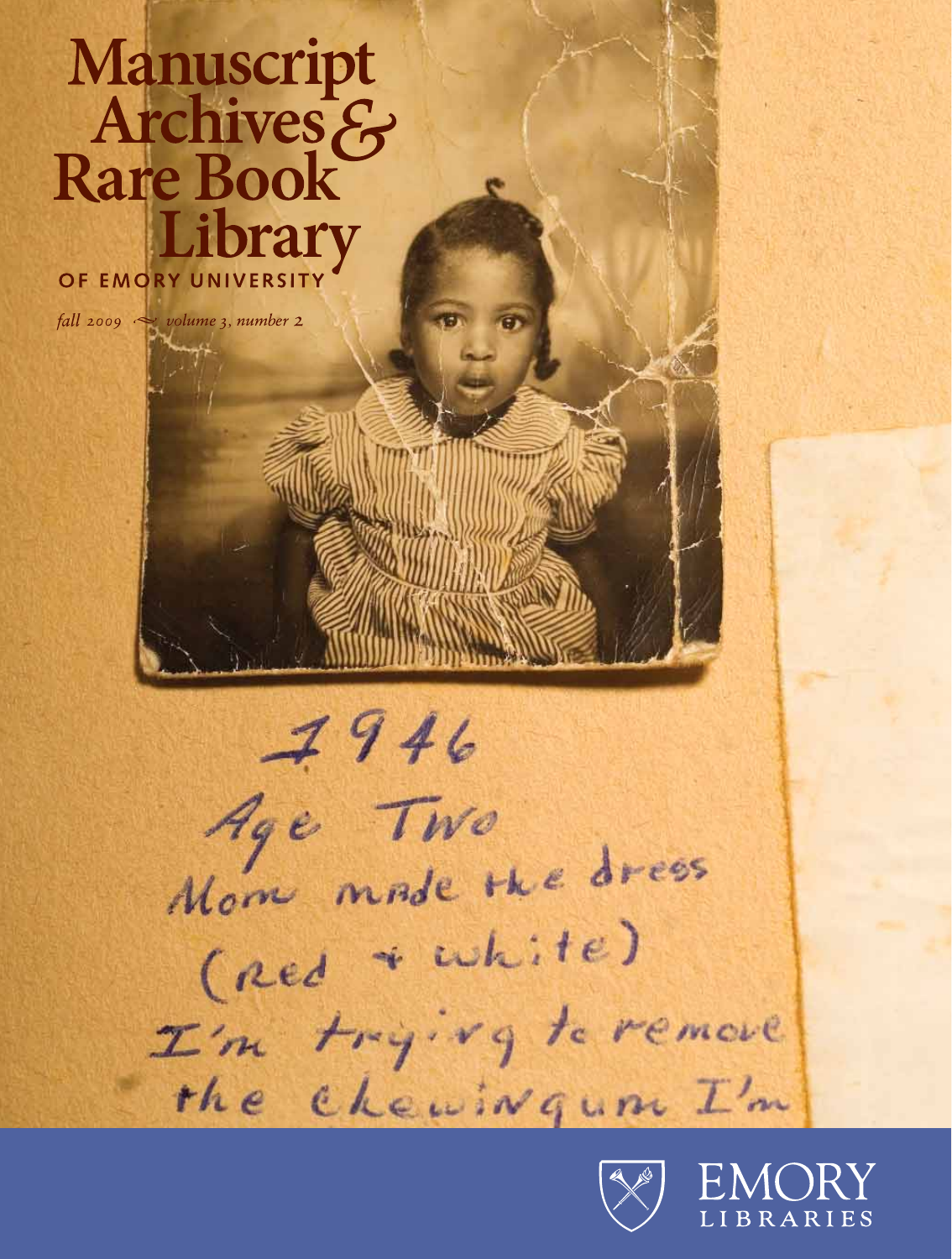Resting with Joy: The Alice Walker Archive by Rudolph P. Byrd

 Beyond the Tenth Floor MARBL Exhibitions Give Rare Items a Big Audience by Laura Norman

 Living Poetry by Kevin Young



 Uncovering Hidden Treasures from the Civil Rights Movement by Sarah N. Quigley

**9** Save the Date 12th Night Revel

**10** Calendar of Events

# $\sum$ <br>  $\sum$  5-6 Living Poe<br>  $\sum$  5-6 Living Poe<br>  $\sum$  5-6 Living Poe<br>  $\sum$  5-6 Living Poe<br>  $\sum$  by Kevin Y.<br>  $\sum$  TChIVES  $\sum$ <br>  $\sum$  TCHIVES  $\sum$ <br>  $\sum$  or  $\sum$  EMORY UNIVERSITY<br>
TO SUBSCRIBE, CONTACT:<br>
Denise FUM<br>
Manuscri

**2**

**3-4**

**5-6**

**To subscribe, contact:**

Denise Funk Manuscript, Archives, & Rare Book Library Robert W. Woodruff Library, Emory University Atlanta, Georgia 30322 dmfunk@emory.edu

Additional information about MARBL's holdings, research services, and special events can be found on the web at marbl.library.emory.edu.

### **hours**

fall semester: monday–saturday: 9:00–5:30 exceptions listed at http://marbl.library.emory.edu/ directions-and-hours.html

Front cover: Alice Walker at age two, from her scrapbook (compiled 1959 to 1961).

Back cover:



LIBRARIES

### **letter from the director**

"What is the most valuable thing in MARBL?" This question is probably the one I am asked most frequently by students. They are seeking to gauge MARBL's significance based on the monetary value of its collections, and that is certainly one way to evaluate special collections. But when



I think about what makes MARBL valuable, I think more about the contributions to new scholarship that are possible because of its holdings; about the ways that faculty are using manuscripts and rare books in the classroom to connect their students with creative minds and historic events; and about public programs, inspired by MARBL materials, that bring the community together. The value of MARBL's collections is realized when they are shared.

 This issue includes articles about several of the ways in which MARBL has engaged the community with its collections this year. Rudolph P. Byrd provides a firsthand account of the acquisition of the Alice Walker papers and the development of the exhibition celebrating the opening of the papers for research. Laura Norman describes how a newly created exhibition space near the entrance of the Robert W. Woodruff Library is being used to bring MARBL collections down from the tenth floor into the heart of the library. Sarah N. Quigley announces the start of a three-year collaborative grant project funded by the Council on Library and Information Resources that will make it possible to process the Southern Christian Leadership Council archives quickly and open them to the public. Kevin Young discusses how the popular Raymond Danowski Poetry Reading Series is bringing poetry to life through readings and specially commissioned broadsides.

 I invite you to join us as we continue to explore MARBL's enduring value. Attend the opening exhibition for the Salman Rushdie papers and register for the symposium exploring his influence on twentieth-century life and literature. Join former Poet Laureate Robert Pinsky at the tenth anniversary of the Twelfth Night Revels and celebrate the power of human expression. Drop by for one of the Raymond Danowski Poetry Reading Series events and experience poetry in a new way. Or visit MARBL and make your own discoveries as you explore its rich collections. We look forward to seeing you soon.  $\varepsilon$ 

 $22$ 

Naomi L. Nelson Interim Director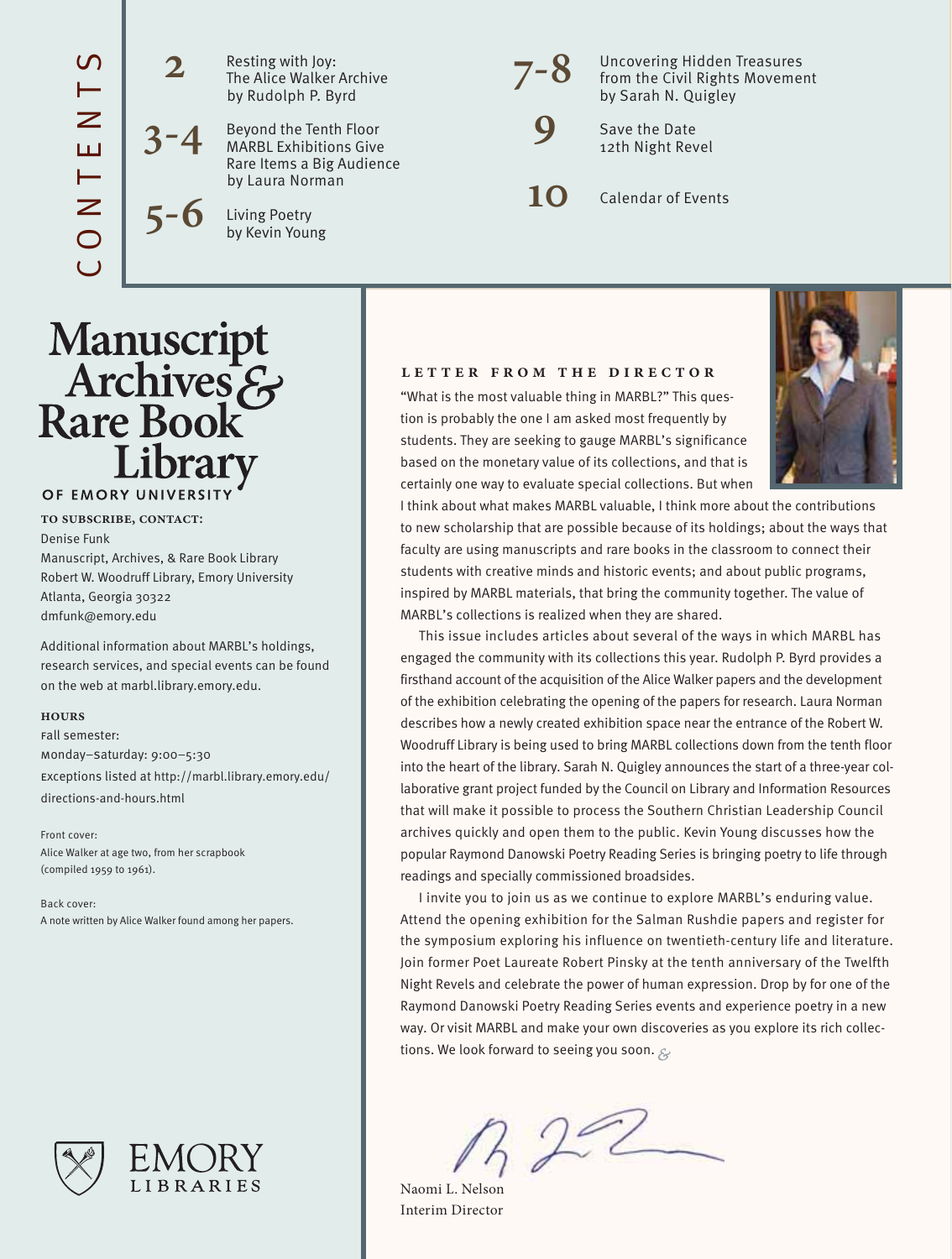



## "MY ARCHIVE CAN REST WITH JOY IN THE COMPANY IT KEEPS" —Alice Walker

# RESTING WITH JOY

**"People are known by the records they keep," WRITES ALICE WALKER.** "If it isn't in the records, it will be said it didn't happen. That is what history is: a keeping of records." This observation by Alice Walker was written, like a note to herself, on *Ms. Magazine* stationery and then carefully stored away. This observation—along with letters, drafts of novels, poems, essays, photographs, and memorabilia—is part of Walker's archive. A native of Georgia and one of the nation's important living writers, Walker is the author of twenty-six books that span the genres of the novel, poetry, and the essay. In 1983 she was awarded the Pulitzer Prize and the American Book Award for *The Color Purple*, a novel adapted for film and stage that has sold more than fifteen million copies.

 Emory University's custodianship of the Walker archive has a complex history. It was Beverly Guy Sheftall at Spelman College who informed me that Walker was in search of an institutional home for her archive. Walker had not considered Emory because she continued to perceive Emory through the lens of her undergraduate years at Spelman College. During that time, Walker saw Emory as white, insular, and unwelcoming to African Americans.

 In my first communication to Walker regarding her archive, I presented the several arguments for Emory as the custodian, chief among them the African American Collection of MARBL; the deep and broad interest of Emory faculty and students in her work; Emory was the home of the Alice Walker Literary Society; and her archive should be housed at an institution located in her native Georgia. Finding these arguments compelling, Walker accepted the invitation to return to Emory in March 2004. Following this visit, the discussions with Walker continued for several years. After much thought and

discussion—for the separation of a writer from her archive is a matter of great personal significance—Walker selected Emory as the custodian of her archive in November 2007.

 The conversation with Walker regarding the disposition of her archive spanned a period of almost four years. Many provided leadership and support in this long but rewarding effort, in particular Earl Lewis, provost; Linda Matthews and her successor, Rick Luce, vice provost of University Libraries; Randall Burkett, curator of African American collections; Steven Enniss, former director of MARBL; and the faculty of the Department of African American Studies. Walker returned to Emory in March 2008 to deliver a reading to commemorate Emory's custodianship of her archive.

 The staff of MARBL quickly turned its attention to an exhibition that would commemorate the opening of the archive. The title of the exhibition, A Keeping of Records: The Art and Life of Alice Walker, was taken from Walker's observation regarding archives and their relationship to history. As curator, I also decided upon the palimpsest as the organizing principle of the exhibition, for it evokes the idea of layers, of process, of revision, of ambiguity, and of time.

 A Keeping of Records commemorates the opening of the Walker archive to researchers and the public. A landmark event in the world of arts and letters, the opening of the Walker archive is an opportunity for scholars to map the origins and evolution of the art of a writer who is both a national and world figure in letters. The Walker archive is a national treasure. As an addition to the African American Collection and to MARBL, it dramatically expands the laboratory, as it were, for scholars and students in the humanities and for those who share our passion for humanistic inquiry.  $\epsilon$ 

### Rudolph P. Byrd

Goodrich C. White Professor of American Studies Director of the James Weldon Johnson Institute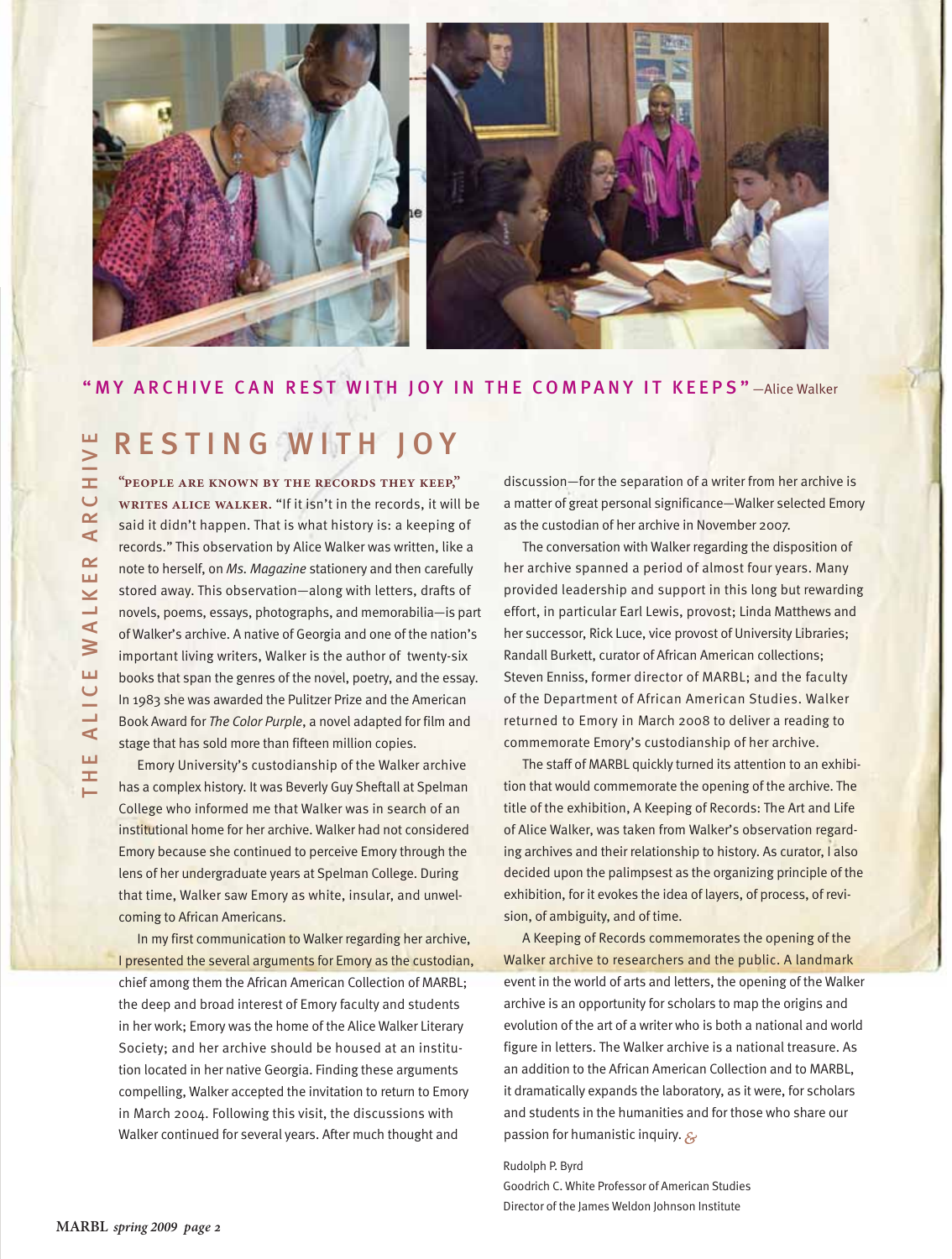# **Beyond the Tenth Floor** MARBL Exhibitions give rare items a big audience



**At many university libraries, spending time with the special collections means setting apart a block of time in your day,** trekking to a remote part of the library where the institution has squirreled away its rarest works, and very slowly, carefully, and quietly studying a set of texts—with your best pair of white gloves on, of course.

 So you may be surprised to learn that during the 2008– 2009 school year, thousands of Emory students, faculty, staff, and members of the community had the chance to engage with a wealth of MARBL holdings just by walking through the main floor of the Robert W. Woodruff Library.

 While chatting with friends and colleagues, perhaps traveling to a class or the stacks, a moment (or more) of their busy days was spent with Gwendolyn Brooks's personal reading copy of her collected poems; the copy of *Highlights* in which Lucille Clifton was first published; and a signed edition of Ted Hughes's *Season Songs*, in which he has handwritten an unpublished poem regarding the work of his longtime collaborator Leonard Baskin.

 Two exhibitions displayed altogether more than seventy very special items for public viewing, a testament to MARBL's dedication to engaging the Emory community in the University's extraordinary holdings. Hushed tones and white gloves are not required.

 During the fall semester, the Woodruff Library's secondfloor exhibition space hosted highlights from a significant new addition to the Raymond Danowski Poetry Library: the personal library of Gwendolyn Brooks. Brooks served as the Poet Laureate of the United States and became the first African American to win a Pulitzer Prize. She is one

 $c<sub>0</sub>$ WE REAL COOL<br>BYGWENDOLYN BROOKS<br>The Pool Players<br>Seven at the Golden Shovel

# **WE REAL COOL. WE** LEFT SCHOOL.WE LURK LATE. WE STRIKE STRAIGHT. WE SING SIN.WE THIN GIN. WE JAZZ JUNE. WE DIE SOON.

of the leading American writers and cultural figures of the twentieth century. In such poetry collections as *A Street in Bronzeville* (1945) and *The Bean Eaters* (1960), she wrote with virtuosic beauty of her South Side Chicago neighborhood, capturing national attention early in her career. Her library is an invaluable source of information for all students of twentieth-century American poetry and culture.

 In the exhibition My Dreams, My Works: Selections from the Library of Gwendolyn Brooks, I sought as curator to express Brooks's multiple roles of writer, social activist, teacher, and source of inspiration. Her anthology *Blacks*, featuring a personal inscription to Toni Cade Bambara, and a striking broadside of her now-canonical poem "We Real Cool" were centerpieces of the exhibition. Brooks's personal library also has much to tell us about her inspirations; you can imagine my excitement to discover her childhood dictionary, with handwritten lists of words she liked lining the inside covers, or her first edition of James Baldwin's *Go Tell It on the Mountain*, both of which were highlights of the exhibition.

 Yet Brooks's formation as a poet was also tied to her development as an advocate for social change. On display were her copies of formative books of the Black Arts Movement and second-wave feminism, such as Haki R. Madhubuti's *Book of Life* and Audre Lorde's *The First Cities*. Brooks also worked tirelessly for the integration of the arts into education. She visited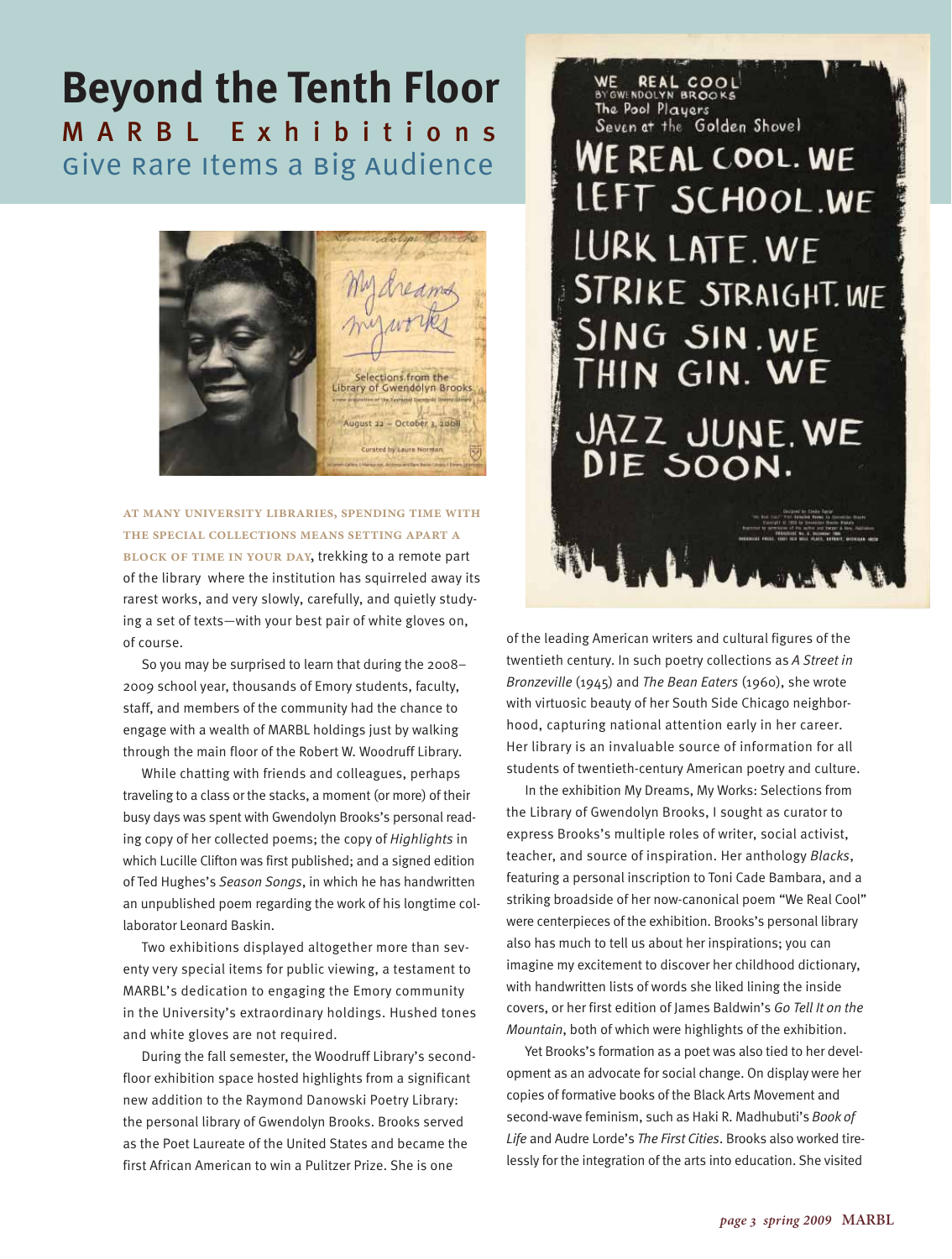**MARBL wants to make it easy to spend as much time as you would like with Brooks, Eliot, Stein, and other great writers.** 



THE HOODDWES-WITH THE DOUBLE-HEAD, or JUST SER

Here when have you board it said  $\label{eq:1} \begin{array}{ll} \text{Time if you had us over the end,}\\ \text{Year while he can be used over the}\\ \text{Here also have you placed over the}\\ \text{Again a triangle and used to get}\\ \end{array}$ 

diamen good at two et would never, never<br>epsy how one a fate!<br>en Hoodishoe" hims<br>en Fin men ton will heat, I'm one you will agree

dall we lest the Two heads were his used and<br> $\hfill$  . One at such and was seen, And like a long according,<br>  $\hfill$  like estand hody riggind on . In Such plants between

 $\label{eq:1} \begin{minipage}{0.9\textwidth} \begin{minipage}{0.9\textwidth} \begin{itemize} \end{itemize} \end{minipage} \begin{minipage}{0.9\textwidth} \begin{itemize} \end{itemize} \end{minipage} \begin{minipage}{0.9\textwidth} \begin{itemize} \end{itemize} \end{minipage} \begin{minipage}{0.9\textwidth} \begin{itemize} \end{itemize} \end{minipage} \begin{minipage}{0.9\textwidth} \begin{itemize} \end{itemize} \end{minipage} \begin{minipage}{0.9\textwidth} \begin{itemize} \end{itemize} \end{minipage} \$ this country shows

an the disagreement sums :<br>and in their chairs of any<br>what mans shall we link or



Bow shall we best downline this court<br>Two break were his most studing for

schools across the country, giving poetry readings to children and encouraging their artistic exploration. I found in her library a store of materials that she saved from her school visits, such as cards made by children and a poster of Brooks intended for display in a classroom. Much of the exhibition focused on Brooks's generosity of spirit toward famous and young poets alike, a quality she no doubt inherited from her friend and mentor, Langston Hughes, whose letters to Brooks formed a cornerstone of the exhibition.

 As a whole, My Dreams, My Works showcased the wealth of beauty, inspiration, and commitment to positive change that Brooks found in the world and, as importantly, gave back to it.

 With the change of the semesters came a new exhibition on the Woodruff Library's second floor, perhaps the most fun and visually engaging to date: Don't You Remember?: Children's Books by Poets. Curated largely by Kevin Young, Atticus Haygood Professor of English and Creative Writing and curator of literary collections, Don't You Remember? captured not only the enormous presence of children's literature in the Raymond Danowski Poetry Library, but also the impact of literature in the lives of the young and young-at-heart alike.

 Beginning with some of the earliest works for children, such as W. H. Auden's childhood copy of *The English Struwwelpeter*  and several works by Lewis Carroll, the exhibition demonstrated the complex evolution of the genre. Essential lessons in the history of American race relations appeared in the displays of early and contemporary African American children's literature, for which the Carter G. Woodson, Gwendolyn Brooks, and Lucille Clifton libraries were invaluable resources. Langston Hughes's series of First Books for children, on such

topics as rhythm and the West Indies, further underscored the central role of children's literature in the careers of so many key twentieth-century poets.

 Sylvia Plath and Richard Wilbur, Countee and Ted Hughes: all of these luminaries explored the genre, and their works for children are as exceptional as their adult verse. What child or adult could resist, for example, the humor and charm of Theodore Roethke's *Party at the Zoo*, a richly illustrated story of a robin's love for a rabbit, written with the effortless rhythm marking Roethke's verse as a whole. Equally spectacular is Gertrude Stein's book *The World Is Round*, which develops her classic dictum "A rose is a rose is a rose" into a child's tale of self-discovery. Illustrated by Clement Hurd of *Goodnight Moon* fame, Emory's copy is one of only 350 signed by both the author and artist.

 Although much of the exhibition was drawn from the Raymond Danowski Poetry Library, many of the children's books on display showcased the remarkable holdings of other MARBL collections. A first illustrated edition of T. S. Eliot's classic *Old Possum's Book of Practical Cats* highlighted the Julius M. Cruse T. S. Eliot collection, which comprises virtually all of Eliot's published works. A copy of *Langston Hughes, American Poet*, which Alice Walker wrote to introduce children to Hughes's work, signaled the recent addition to Emory of Walker's archive; the copy is inscribed by the author to Emory University.

 We have received many positive comments about these two exhibitions from students and visitors; more exhibits on level two are coming soon. MARBL wants to make it easy to spend as much time as you would like with Brooks, Eliot, Stein, and other great writers, and we won't tell anyone if you forget your white gloves.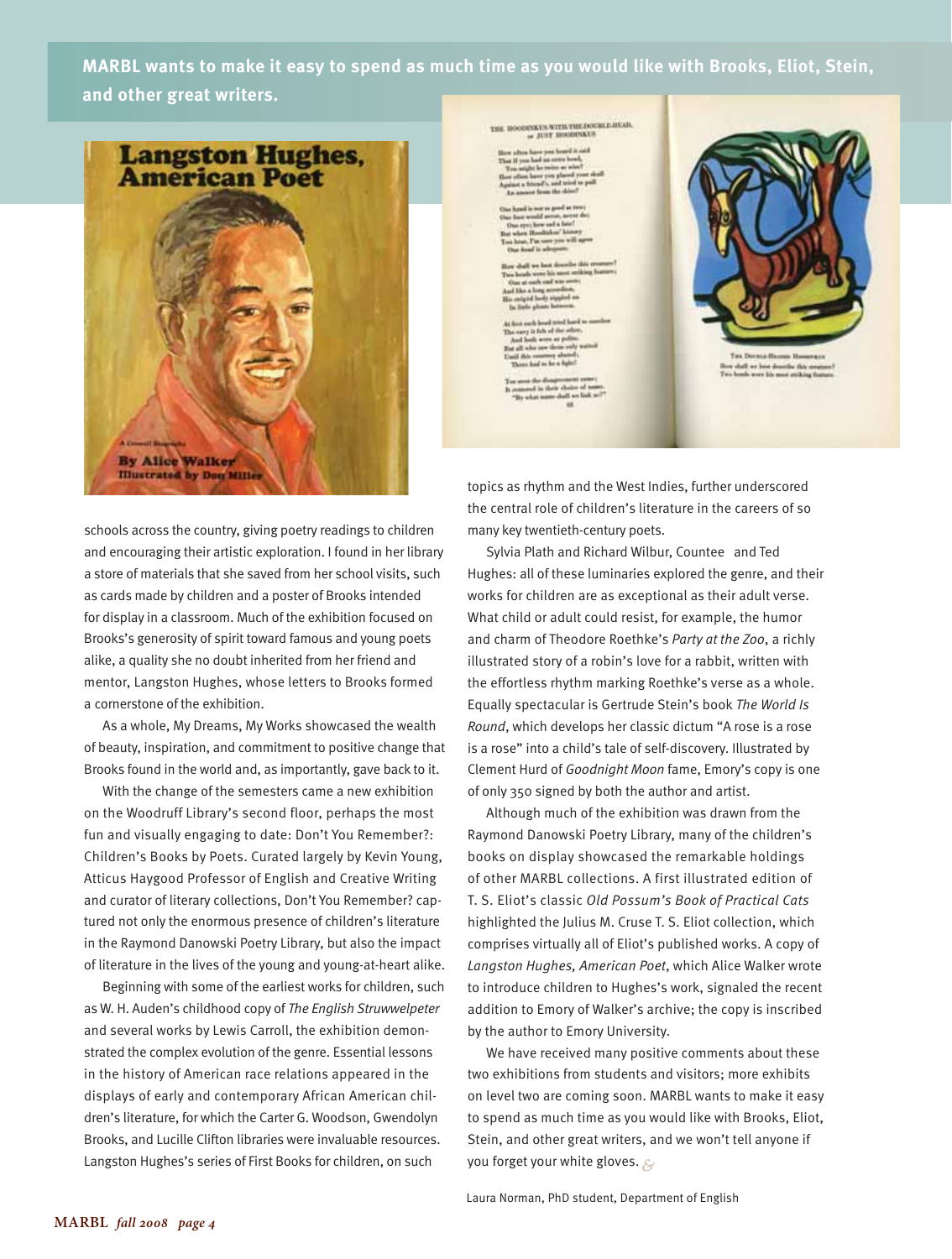# Living Poetry

### THE ELDERS



siched him glitter, watched him gleam,<br>shook his un-cough hands<br>with their comus-scarred h scarred ha nt their syes at him,<br>duerved the sase with which he smiled,

sked, finally, what is love, and who are The People<br>and have must we love them and what do we need,<br>what is now, look at the lines in the comer of younghlood's eyes.<br>lued not unlike our hands, and perhaps this is not glean but illumination,<br>not meetly his but ours.

BLIZABITH ALEXANDER Fortalist

hind or the source of Jungest For Elisabeli Abounder posity for the Departed Descends Posty. Coloury Booking Series at Enery University, Johnson c c , zones, Of the z prospect proved by C.M. Ones of Setter The Press, Air is and

# aunt jemima

white folks say i remind them of home i who have been homeless all my life except for their kitchen cabinets

i who have made the best of everything pancakes batter for chicken my life

the shelf on which i sit between the flour and cornmeal is thick with dreams oh how i long for

my own syrup thick as blood my true nephews my nieces my kitchen my family my home

lucille clifton

**Sitting backstage with poet Elizabeth Alexander only weeks after her appearance** on the presidential dais during the inauguration of President Barack Obama, there is only a hint of all she may have felt up there, doing her reading between Aretha Franklin's now-famous hat and Joseph Lowery's recitation of "Lift Every Voice and Sing."

 Alexander told a group of students gathered for a discussion with her before her reading as part of the Raymond Danowski Poetry Library Reading Series that she wasn't nervous on the day of the inauguration—the hardest part, for her, was writing the inaugural poem. The result—the lovely, Whitmanesque "Praisesong for the Day"—was read to nearly a million people on the Mall in Washington, D.C., and televised across the world; the poem also appeared as an elegant, stand-alone volume days after its debut.

 The audience of around 450 people that gathered in the arched hall of Emory's Glenn Memorial Auditorium to hear Alexander read was riveted by her words, bursting into applause on several occasions—even before her reading of "Praisesong," which, to paraphrase Emily Dickinson, "took your head off." Afterward, Alexander signed books for nearly an hour, despite a tornado warning whose sirens could be heard, in the distance, during the reading.

 Such a mix of urgency and timeliness has marked the Raymond Danowski Poetry Library Reading Series since its inception in 2005. When Raymond Danowski's library came to Emory, part of the excitement stemmed from MARBL's commitment to establish a poetry reading series. Just as the Raymond Danowski Poetry Library is a living library, constantly growing through new acquisitions, the reading series adds the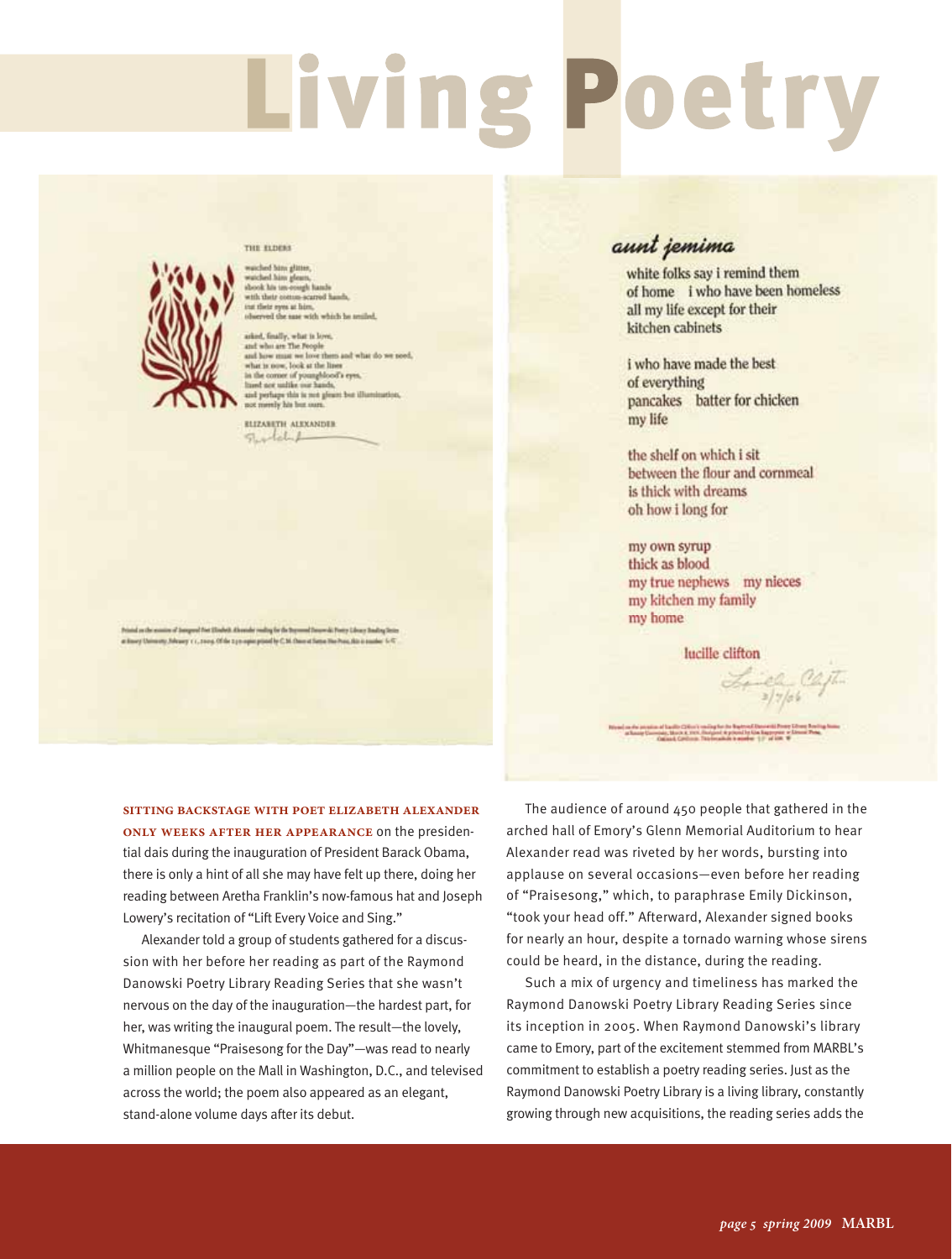we muddler th g et the gains . . . we could let them in ..be<br>with our orders, our stattering pridat **SITA DOVE** 

Peta Door

Currently in its fifth season, the Raymond Danowski Poetry Library Reading Series has brought to campus some of the best poets from the United States and abroad.

For Fayers you at Solar Way pope. The maps to be Cet Complete, The point or providing spaced to Cete. A Jacoba of Press Prestry, J. J.<br>- Spaced by present by presente of the order of the order of the conference in the adva

voices of a diverse range of living poets, reifying poetry's place on campus, in the community, and in our lives.

 Currently in its fifth season, the Raymond Danowski Poetry Library Reading Series has brought to campus some of the best poets from the United States and abroad, including National Book Award–winner Lucille Clifton, British poet Simon Armitage, and Pulitzer Prize–winners Galway Kinnell and Rita Dove. In its first year, the series included Emory's own Natasha Trethewey, who read from *Native Guard* before the book went on to win the Pulitzer Prize. The reading series provides a crucial link between the library and the living poetry of our time.

 Beginning with poet Lucille Clifton's reading in spring 2006, just before she announced that her papers would come to Emory, almost every reading has included a letterpress broadside printed to mark the occasion. Also following Cifton's lead with "Aunt Jemima," many of the broadsides represent a poem's first appearance in print. For Elizabeth Alexander's visit, she was kind enough to provide "The Elders"—a poem previously unpublished and, judging by the reaction from the Emory audience, a crowd favorite. By tradition, the first twenty-six copies of each broadside are signed in pencil—a favored archival medium; I tend to By tradition, the first twenty-six copies of each broadside<br>are signed in pencil—a favored archival mediu<mark>m; I tend to</mark><br>number the copies myself. The broadsides are available for purchase both at the readings and then later through the MARBL website, with the Raymond Danowski Poetry Library Poetry Lib rary retaining copy number one of each edition.

Brooks, whose evocation of Bronzeville still resonates in the work of Alexander and others.

 The theme for season five, starting in fall 2009, is "Translation." The evening of November 10, 2009, will bring to campus poet C. K. Williams, who has translated Issa, Sophocles, Euripides, and modern poets such as Adam Zagajewski. He has won both the Pulitzer Prize and the National Book Award for his own work. On January 31, 2010, former Poet Laureate and acclaimed translator Robert Pinsky will visit in the afternoon, bringing with him his latest anthology *Essential Pleasures: A New Anthology of Poems to Read Aloud*. This new work reflects the energy and spirit of his own work and the Favorite Poem Project begun while he was Laureate.

 This season's Raymond Danowski Poetry Library Series readers will follow in a young, yet strong tradition of fine poets. MARBL looks forward to welcoming audiences who are willing to stand in the back or sit on the floor to hear poetry from the source. Many attendees will take home a broadside or a book newly signed as a memento of an evening of excellence and inspiration.

Kevin Young is Atticus G. Haygood Professor of Creative Writing, Curator of the Raymond Danowski Poetry Library, and Curator for Literary Collections.

 By a happy coincidence, season four of the reading series, conducted in spring 2009, was a season of Chicago poets. Alexander, Li-Young Lee, and MacArthur "Genius" Grant winner Campbell McGrath all spent time in the City of Big Shoulders. (McGrath and Alexander share additional ties; they are both alumni of the Sidwell Friends School in Washington, D.C. the same school, it so happens, that the Obamas' daughters are currently attending.) The Chicago connections of the poets can be seen in the diversity of their voices, informed by everyone from Carl Sandburg, who first named the city in his poem "Chicago," to Gwendolyn



[Top, left to right] Commemorative broadsides from Elizabeth Alexander, Lucille Clifton, and Rita Dove • [Above, clockwise] Raymond Danowski Poetry Library Series readers Elizabeth Alexander, Campbell McGrath, Sonia Sanchez, and Natasha **Trethewey**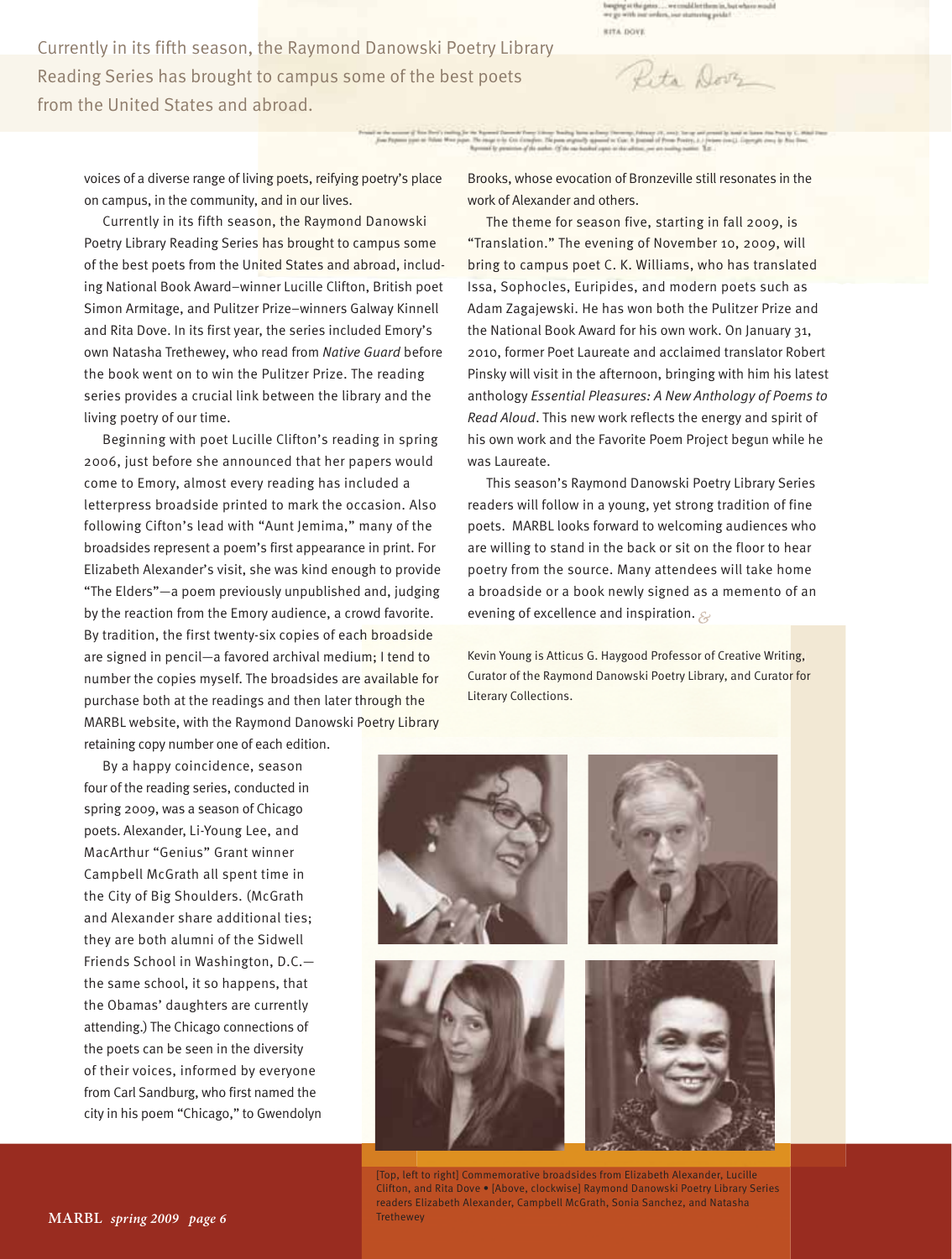# **uncovering** Hidden Treasures from the civil rights movement the right of the people<br>peaceably to assemble,<br>peaceably to assemble,<br>peacetition the governme

and to perfect of the people.<br>"... the right of the government"... peaceably to assemble, the right to assemble the peace of the peace of the peace of the peace of the peace of the peace of the peace of the peace of the peace of the peace of the peace of the peace of the peace of the peace of the peace of the p **In 2008 MARBL received a**  Petition of gries<br>a redress of griendment<br>The First Amendment **grant from the Council on Library** and Information Resources (CLIR) to process "hidden" collections document-" ing the civil rights movement. The ing award is part of a larger CLIR project, Working for Freedom: Documenting Civil

> Rights Organizations, which established a collaboration between Emory University, Auburn Avenue Research Library on African American Culture and History (AARL), the Amistad Research Center at Tulane University, and the Robert W. Woodruff Library of Atlanta University Center.

 The four institutions will process archival and manuscript collections that previously have been unavailable to researchers. During the next three years, a total of thirteen important collections will open to researchers in Atlanta and New Orleans. In addition to the individual processing projects, the four collaborators will work together informally to share project goals and strategies and to discuss and implement professional arrangement and description standards. Project staff also will discuss innovative ways to implement Web 2.0 technology such as blogs and wikis to publicize the projects and to share their findings as the work progresses.

 MARBL and AARL form a smaller collaborative within the overall project and are sharing \$400,000 to process collections specific to the Atlanta area. Archives from Atlanta, Cradle of the Civil Rights Movement: The Papers of Andrew Young, SCLC, and NAACP–Atlanta Chapter will make available three important collections that tell the story of the civil rights movement in Atlanta from the 1930s to 2007. These materials also provide a unique window into events of national scope, such as citizenship and voter education, the fight to end Jim Crow, and desegregation.

 I joined the MARBL staff in June as project archivist to process the Southern Christian Leadership Conference (SCLC) records. The SCLC team—I and several Emory graduate students—conducted an inventory of the nearly 1,100 cartons of materials that constitute the collection. During the inventory, the team gradually revealed the richness and depth of this important archive. We already have made

some unexpected discoveries and anticipate uncovering more hidden treasures as we work to organize and describe the archive.

 The bulk of the SCLC records document the efforts of two of the longest-serving presidents, Ralph David Abernathy and Joseph Lowery. Through these leaders' correspondence and memos, researchers will discover two dynamic, though stylistically different, activists and leaders. The team also unearthed extensive records of the SCLC/Women's Organizational Movement for Equality Now. Founded in 1979 by Evelyn Lowery as a division of the SCLC, then later incorporated as an independent entity, the group took a special interest in the rights of women and families and spearheaded major initiatives in the field of AIDS education and awareness. These records provide an important and thorough look at women's involvement in the ongoing struggle for civil and human rights. The collection is rich in ephemeral and photographic documentation, including photos of Reverends Abernathy and Lowery leading protests and meeting with other social and political leaders, fliers and broadsides announcing SCLC-sponsored events, and even SCLC gasoline mitts.

 As Emory's work began, AARL Project Archivist Cheryl Oestreicher started work on the personal papers of Andrew Young at the Auburn Avenue Research Library. This 650-linear-foot collection documents Young's record of leadership, including his service as a minister in the 1950s, as Atlanta mayor, as a congressman, as the United States ambassador to the United Nations, as chair of the 1996 Olympic Committee, and as a civil rights leader. The collection also contains significant materials relating to Young's late first wife, Jean Childs Young, especially her work for International Year of the Child in 1979. After the Young papers have been processed, Cheryl and her team will begin work on the NAACP–Atlanta Chapter records.

 MARBL and AARL are using the three collections as case studies for the Greene-Meissner Processing Model, a new processing technique that emphasizes efficiency and economy in an effort to make collections available to researchers more quickly. The processing teams will test time- and cost-saving measures such as reducing the amount of metal hardware removed from the collections

[From left] Former Ambassador Andrew Young (center) and Reverend Joseph Lowery (right) talking with an unidentified group • Lowery leading a group of marchers in prayer during SCLC's pilgrimage to Washington D.C., circa 1980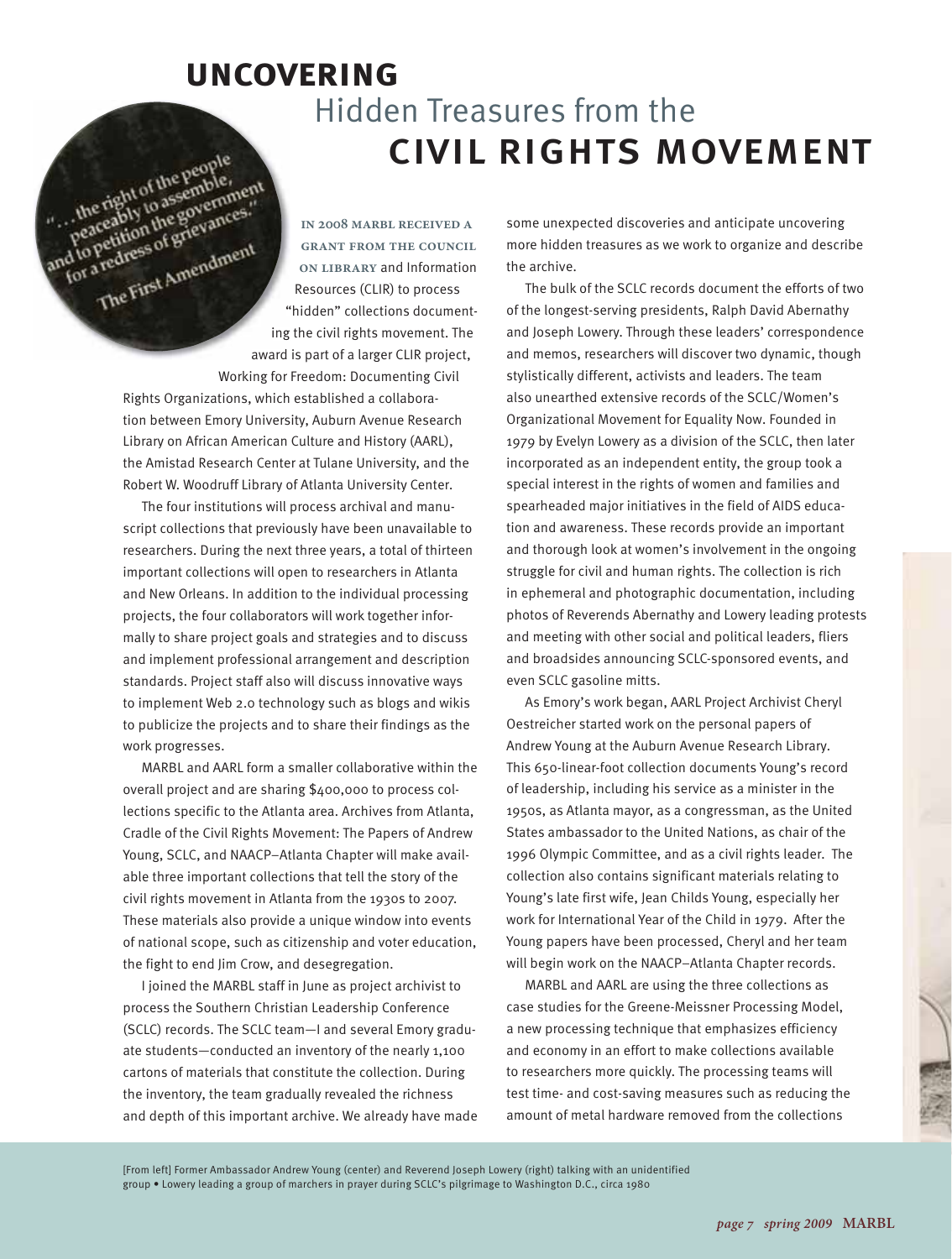# The bulk of the SCLC records document the efforts of two of the longest-serving presidents, Ralph David Abernathy and Joseph Lowery.

and limiting the number of preservation photocopies made during processing. The work supported by the CLIR grant will generate guidelines for applying the Greene-Meissner model to other large-scale, twentieth-century manuscript collections housed at MARBL and AARL.

 Once appropriately organized, rehoused, and described, the records of SCLC, the papers of Andrew Young, and the records of the NAACP–Atlanta Chapter will be a treasure trove for scholars and students, offering many new insights into the civil rights movement. Grant co-directors Susan Potts McDonald, coordinator of arrangement and description services at MARBL, and Kerrie Williams, archivist at AARL, proposed these particular collections for the project because of the many connections between them. They note that "there are many common threads running through these collections. . . . Andrew Young was a central figure in the SCLC and was closely involved with the NAACP. There is much overlap in membership, as well as some creative tension, between NAACP activists and SCLC members. The

struggle for civil rights from these multiple perspectives. Researchers will be able to see where conflicts emerged, consensus was found, support was given within particular communities, and resistance was encountered. We believe scholars will write a new history of the movement and of this critical phase of American history on the basis of these manuscript collections."

 With CLIR's support, MARBL and AARL will be able to open three critical civil rights archives to researchers and will collaborate on new practices that will speed the processing of other large, twentieth-century collections in the future. We look forward to sharing what we find as we uncover these "hidden" collections.

Sarah N. Quigley is Emory Project Archivist.

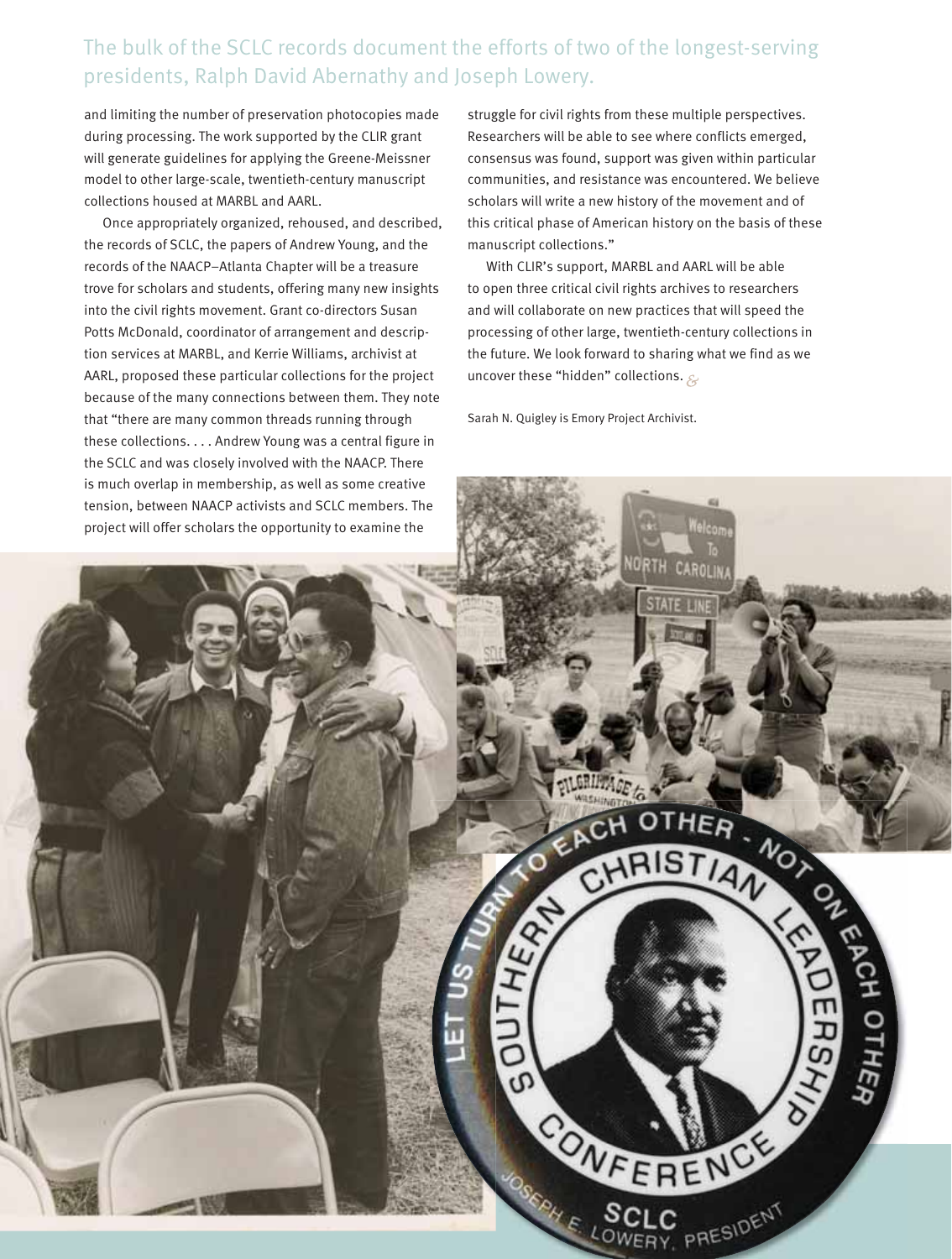# SAVE THE DATE FOR<br>
THE LOTE THE LOTE

January 30, 2010 Piedmont Driving Club



Come read aloud with **Robert Pinsky**, America's three-term Poet Laureate, and experience the essential pleasures of poetry.

MANUSCRIPT, ARCHIVES, & RARE BOOK LIBRARY

Proceeds benefit the Manuscript, Archives, and Rare Book Library. This is a ticketed event. Information: Marcia Wade, mjwade@emory.edu, 404.727.5386, or Julie Braun, jkbraun@emory.edu, 404.727.8780.

Pinsky's most recent book of poetry is *Thousands of Broadways: Dreams and Nightmares of the American Small Town*. He is also the author of *Poetry and the World*, nominated for the National Book Critics' Circle Award; *The Sound of Poetry*; *Democracy, Culture, and the Voice of Poetry*; and, more recently, *Essential Pleasures: A New Anthology of Poems to Read Aloud*.

Pinsky's many awards include the PEN/Voelcker Award, the William Carlos Williams Prize, the Lenore Marshall Prize, the National Foundation for Jewish Culture's 2006 Jewish Cultural Achievement Award in Literary Arts, and the 2008 Theodore M. Roethke Memorial Poetry Award. He is one of the few members of the American Academy of Arts and Letters to have appeared on *The Simpsons*.



essential pleasures: an evening of poems read aloud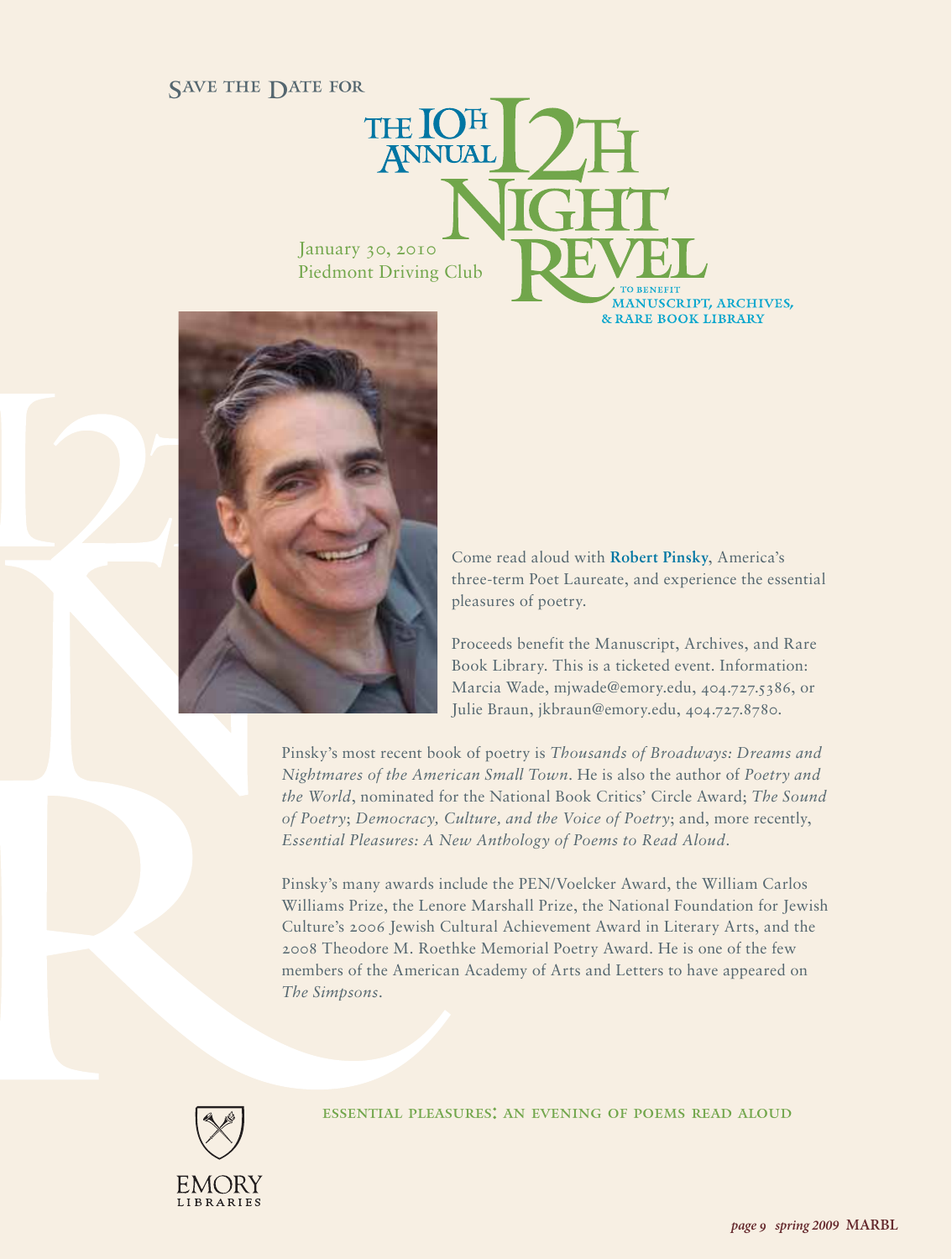| August 22-<br>December 11 | BETWEEN YOU AND ME: INSCRIPTIONS AND ASSOCIATIONS<br>An exhibition of books with inscriptions demonstrating a wide range of personal<br>associations, including sentiments shared between spouses, teachers and<br>students, friends, and leaders<br>Manuscript, Archives, and Rare Book Library |
|---------------------------|--------------------------------------------------------------------------------------------------------------------------------------------------------------------------------------------------------------------------------------------------------------------------------------------------|
| November <sub>5</sub>     | HABITS OF BEING: FLANNERY O'CONNOR AND SALLY FITZGERALD<br>Keynote address by Jonathan Yardley; performance by Brenda Bynum<br>Joseph W. Jones Room, Robert W. Woodruff Library, 4 p.m.                                                                                                          |
| November 10               | POFTRY READING BY C. K. WILLIAMS<br>Presented by the Raymond Danowski Poetry Library Reading Series<br>Joseph W. Jones Room, Robert W. Woodruff Library, 6 p.m.                                                                                                                                  |
| January 30                | TENTH ANNUAL TWELFTH NIGHT REVEL<br>Piedmont Driving Club, Atlanta, Georgia                                                                                                                                                                                                                      |
| January 31                | POFTRY READING BY ROBERT PINSKY<br>Presented by the Raymond Danowski Poetry Library Reading Series<br>Glenn Memorial Auditorium, 4 p.m.                                                                                                                                                          |
|                           | Call 404.727.7620 or visit marbl.library.emory.edu for the most recent details on these<br>and other upcoming MARBL-sponsored events.                                                                                                                                                            |

The Emory Libraries welcome the interest and support of friends like you. Your contributions make it possible for the libraries especially the Manuscript, Archives, and Rare Book Library—to foster courageous inquiry within and beyond the University. Your generosity will help ensure that more exciting acquisitions, innovative projects, and engaging public programming are possible. For information on giving, contact Marcia Wade at 404.727.5386 or marcia. wade@emory.edu.

CALENDAR OF EVENTS

œ  $\blacktriangleleft$  $\overline{\mathsf{d}}$ Z

**ALE** 

∩

<u>ທ</u>

Z ш  $\blacktriangleright$ ш

Photography by Emory Photo/Video.

Scans by the Manuscript, Archives, and Rare Book Library.

### Available for Purchase

*The Mind of Carter G. Woodson as Reflected in the Books He Owned, Read, and Published* This catalog of the library of Carter G. Woodson and the Association for the Study of African American Life and History was published in conjunction with an exhibition celebrating the opening of the collection. It includes essays by Randall K. Burkett, Pellom McDaniels III, and Tiffany Gleason. Cost is \$25, which includes shipping charges. *Democratic Vistas: Exploring the Raymond Danowski Poetry Library* 

 This beautiful, 152-page volume offers photos, descriptions, and detailed background information on almost 300 of the items in the 75,000-item Danowski Poetry Library including many featured in the poetry library's debut exhibition in the Schatten Gallery during spring 2008. Cost is \$45, which includes shipping charges.

*Broadsides from the Raymond Danowski Poetry Library Reading Series*

 These broadsides are available for purchase while quantities last. To view available broadsides, visit http://marbl.library.emory.edu/RDPL-reading-series-broadsides. html. Signed broadsides are \$45 and unsigned are \$25, which includes shipping.

To purchase with check, contact Denise Funk via email at dmfunk@emory.edu; via phone at 404.727.6887; or via postal mail at Denise Funk, MARBL, 540 Asbury Circle, Atlanta, Georgia 30322-2870.

EMORY

**IBRARIES** 

Manuscript, Archives, & Rare Book Library Emory University, Robert W. Woodruff Library Atlanta, Georgia 30322-2870